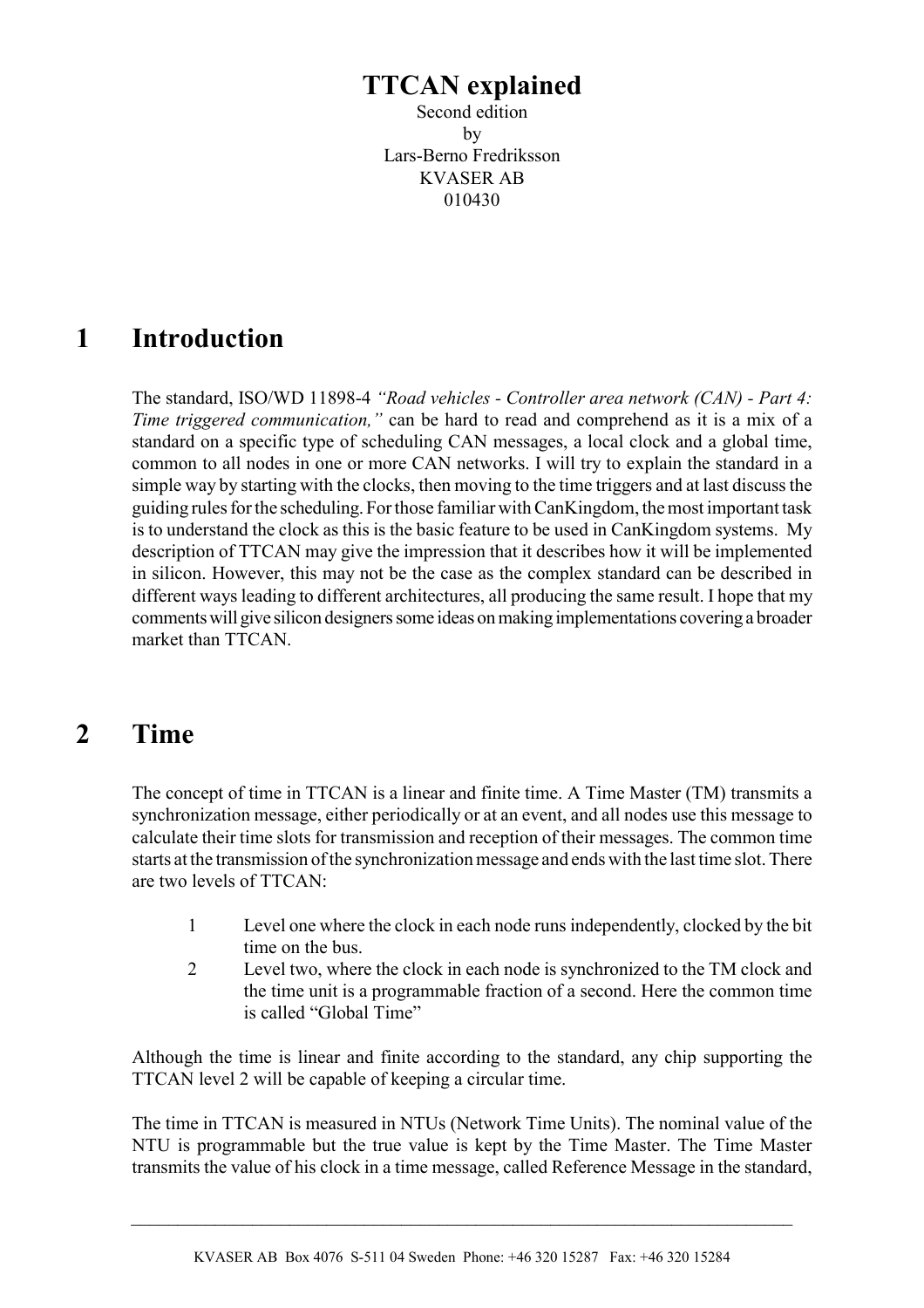and is to some extent equivalent with the Time Herald in CanKingdom. The value of the Time Master's clock is captured at the sampling point of the Start Of Frame (SOF) bit of the time message.



**Figure 1** The value of the Time Masters's clock is captured at the sampling point of the time message

Each node capture the local time of the reference message at their sampling point of the SOF bit. It should be noted that their capture is done at a later time than the master depending on the propagation delay and their bit-timing register settings. However, this delay can be regarded static and taken care of by the application. The TTCAN standard disregards from this delay.

# **3 The TTCAN clock**

## **3.1 Overview**

The TTCAN standard is written with a specific type of schedule and a specific implementation in mind. To allow for a more general use of the concept, it might be better to look upon TTCAN with the clock in the center and supporting hardware and software around it. Figure 2 shows the basic features needed for a clock to support the standard.



**Figure 2** Clock overview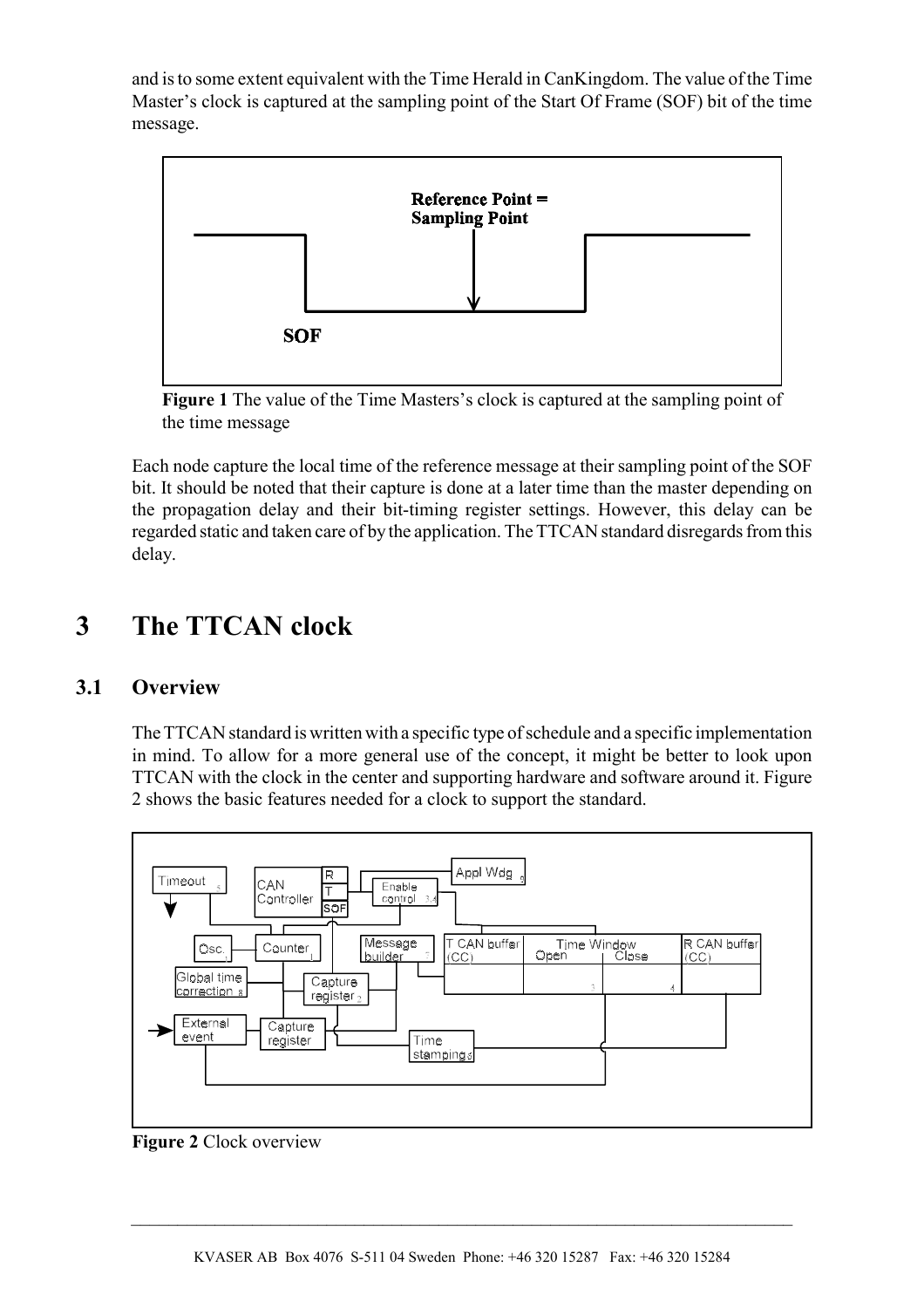The heart is an oscillator and counter that can be adjusted to the global time. There are two ways to implement a synchronization of the local time to a global time: Either the local time source is adjusted to the the phase and value of the global time or the local time is kept and any reference to the global time is recalculated before it is used. The "Global time correction" in figure 2 represents both methods.

Associated with the time counter is a capture register. This capture the counter value at the sampling point of each SOF and makes the captured value available for a time stamping unit. This unit adds the reception time as additional bytes to each received message. Even messages transmitted are received as well by the transmitter. It also captures the counter value at external events and make the values available to applications.

The message building unit adds the captured time value of selected transmit messages as the first bytes in the data field of the very same messages.

Associated to each transmit or receive CAN Id is a time window. For transmit messages, an transmit enable unit controls the transmit function. When the time counter reaches the Open value, it enables transmission of the message and when the counter reaches the Close value, it disables the transmission.

# **3.2 Level 1**

The TTCAN level 1 clock is, as minimum, a 16 bit counter counting NTUs. The time is linear and the first epoch starts at zero with the Reference Message Cycle 0. A new epoch starts at zero the next Reference Message. The length of an epoch is controlled by the time master by transmitting the Reference Message starting the next epoch. The standard allows for 1, 2, 4, 8, 16, 32, or 64 epochs to be set before restarting the time on epoch1. Thus time needs two counters, one epoch counter and one "time in epoch" counter. An epoch is called a "Basic Cycle" in the standard.



**Figure 3** Time counters level 1

## **3.3 Level 2**

The TTCAN level 2 clock is, as minimum, a 19 bit counter where the three least significant bits represents a fraction of the NTU. The standard allows for additionally six most significant bits and another four least significant bits, ending up in a 29 bit counter. The optional six most significant bits are programmable to set the wraparound of the counter.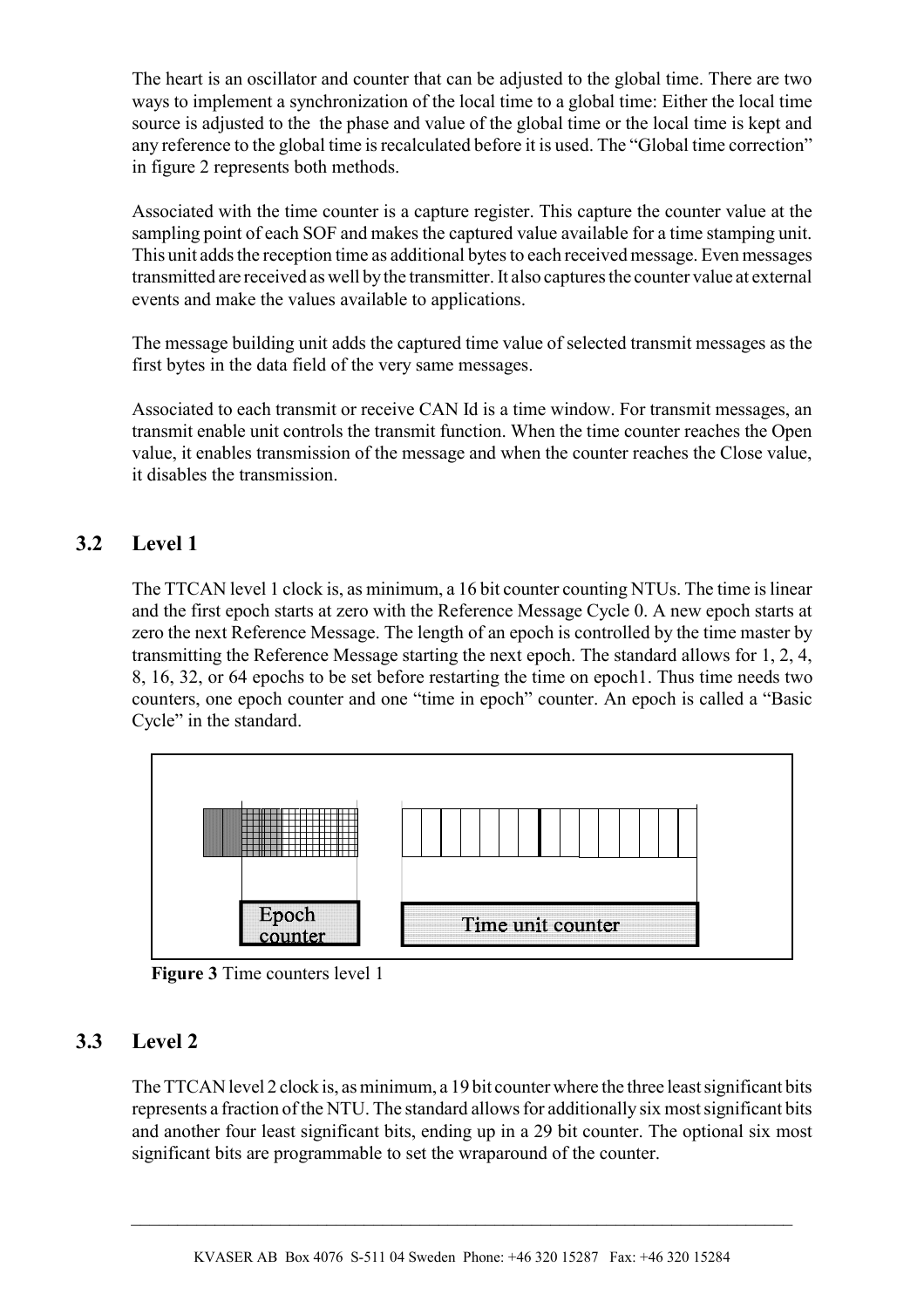

**Figure 4** Time counter level 2

## **3.4 Scheduling primitives**

Associated to each scheduled Envelope (CAN Id) are two mask filters working on the clock. They can be programmed bitwise as 0, 1 or don't care. These masks only include the NTU counting part of the clock. Combined, they form a time window when a message is allowed to be transmitted or expected to be received.

For transmit messages, one is triggering the transmit enable bit in the CC and the other one disabling the same bit. For a receive window, the associated CAN Id can be programmed as don't care, accepting any message. The time window for transmit messages is related to the appearance of Start Of Frames. The transmission of a message is allowed to start during the time window, i.e., it is regarded correct if the SOF appears at or after the Open time but before the Close time. Reception of a message is regarded as correct if the SOF appears at or after the Open time and the completion of the reception, including local acceptance filtering, is made before the Close time. Thus, the transmit and receive time windows are different for the very same message.



**Figure 5** The clock and associated masks

The External event unit captures the time at an external event. Beside time stamping events, this feature can be used to set an offset to a message schedule by adding the captured time to the Time window.

## **3.5 Clock synchronization message**

TTCAN has the following rules for the time message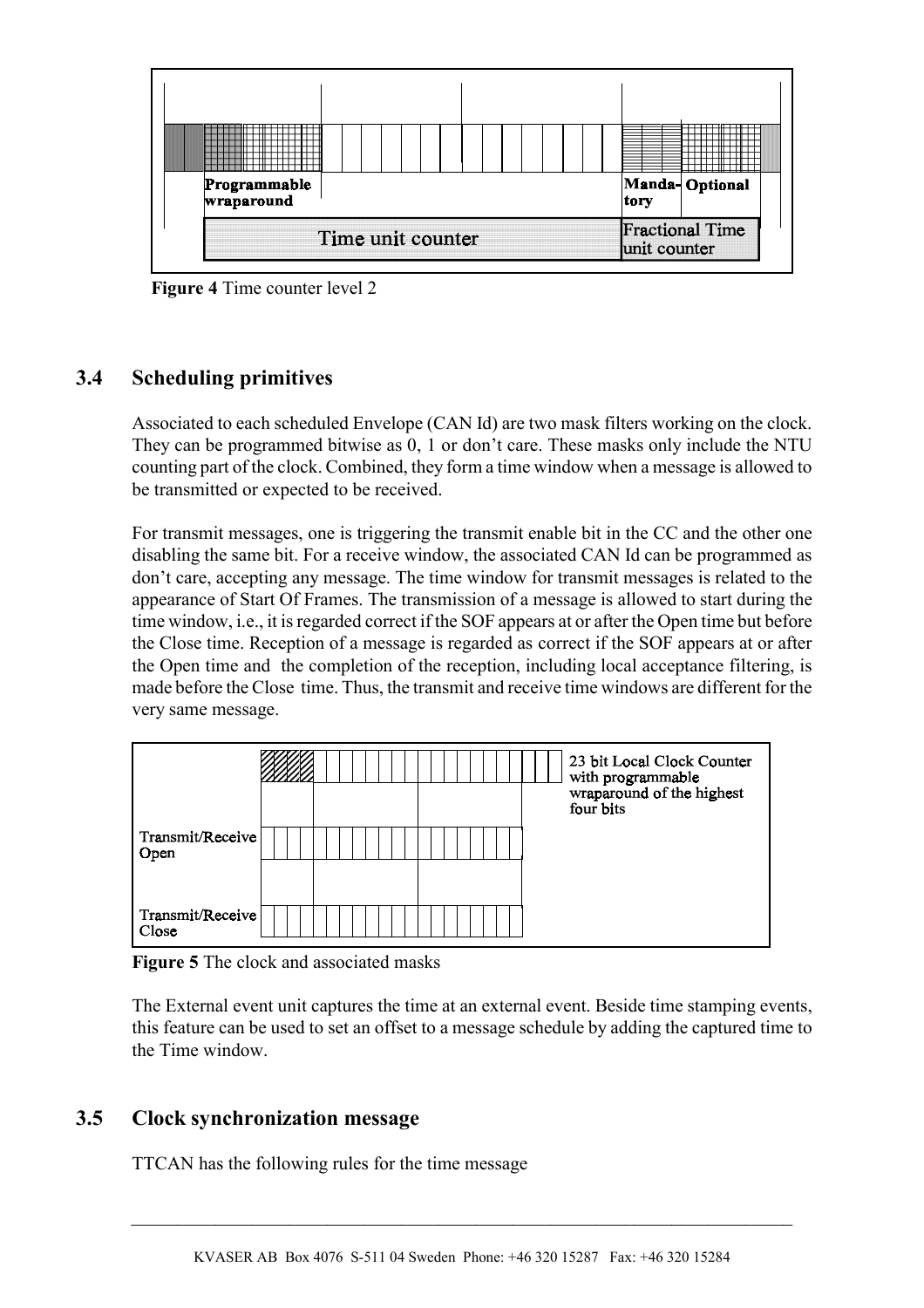- 1 Time messages are sent form Time Masters (TM)
- 2 There are up to eight hierarchical TM in a TTCAN system
- 3 A specific CAN Id, with the three lowest bits as 000, is used for time messages from the highest priority TM and the lower priority TMs use the following CAN Ids in order of their priority

Thus the TM synchronization message (Reference Message) is linked to a specific CAN identifier. The next seven CAN Ids are reserved for potential Time Masters. Any TTCAN chip receiving one of those seven Ids will treat the message as a valid Reference Message.

| Document name:<br>Document List:<br>Document Number:<br>Document type: |                                              | Time Message<br>$\mathbf{X}$<br>$\mathbf{X}$<br>Transmit (Time herald)<br>Receive (City) |                                                                                                                            |  |  |  |
|------------------------------------------------------------------------|----------------------------------------------|------------------------------------------------------------------------------------------|----------------------------------------------------------------------------------------------------------------------------|--|--|--|
| Page description.                                                      |                                              |                                                                                          |                                                                                                                            |  |  |  |
| Number of Lines:<br>Data description:                                  |                                              | At least 4<br>Time message.                                                              |                                                                                                                            |  |  |  |
| Line description.                                                      |                                              |                                                                                          |                                                                                                                            |  |  |  |
| Line $0$ :                                                             | Lrwwwwww                                     |                                                                                          | Last continuos time message $1/0 = yes/no$<br>r reserved<br>w optional highest time bits                                   |  |  |  |
| Line 1:                                                                | tttttttt                                     |                                                                                          | Highest mandatory time byte. (Level 2 only)                                                                                |  |  |  |
| Line 2:                                                                | tttttttt                                     |                                                                                          | Low mandatory time byte. (Level 2 only)                                                                                    |  |  |  |
| Line 3:                                                                | mmmooooD                                     |                                                                                          | m mandatory fraction of the NTU (Level 2 only)<br>o optional fracton of NTU<br>D global time discontinuity. $1/0 = yes/no$ |  |  |  |
| Line 4:<br>Line $5$ :<br>Line 6:<br>Line $7$ :                         | uuuuuuuu<br>uuuuuuuu<br>uuuuuuuu<br>uuuuuuuu |                                                                                          | u Undefined and optional                                                                                                   |  |  |  |

The format of the Reference Message looks as below:

If a Reference Message is disturbed during transmission, it shall immediately be updated and retransmitted. (Note: This procedure is definitely unacceptable in most time scheduled systems!)

The Last continuos time message bit L indicates that this is the last time message within a linear global time and that the next time message will be the start of a new epoch. To achieve a circular time, L is never set. L is called Next\_is\_Gap in the TTCAN standard.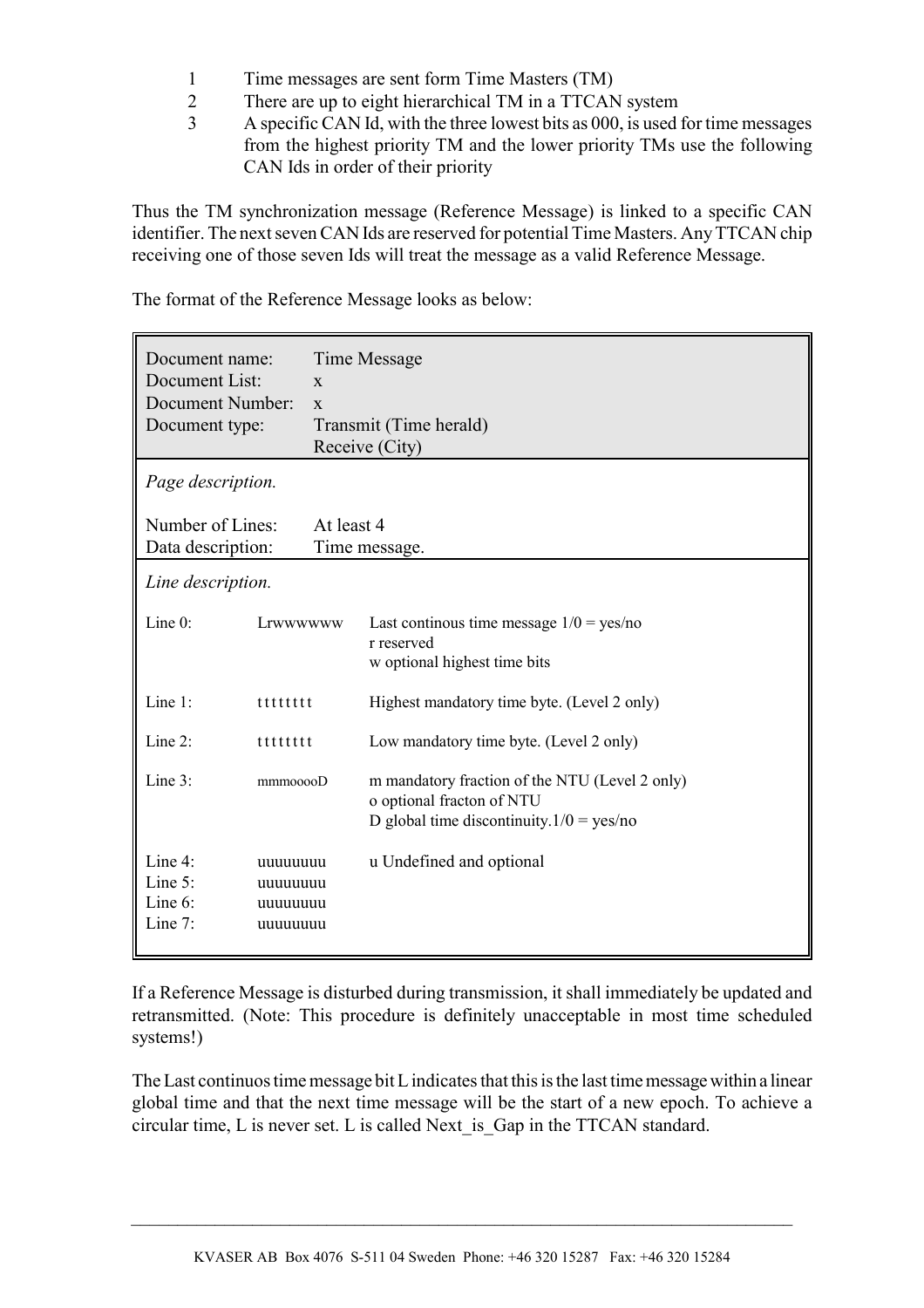The global time discontinuity bit D is set if the TM has made an offset change in the global time but not made any phase adjustment, i.e., not made any correction of the length of the NTU. According to the standard, there shall not be two consecutive time messages with the D bit set. However, no failure procedure is defined for this function and I doubt the value of this mechanism.

## **3.6 Clock summary**

We have now gone through the clock attached to a CAN Controller and it offers the following features:

- 1. A counter, minimum 16 bits with optionally additional programmable wraparound significant bits and optionally additional less significant bits, connected to an oscillator.
- 2. A capture register, triggered by SOF sampling point as well as external and time events.
- 3. A time mask, setting the Transmit Enable bit active on the CC.
- 4. A time mask, setting the Transmit Enable bit passive on the CC.
- 5. A time mask, generating an event when the clock reaches a matching value.
- 6. A device storing the captured time of a received message
- 7. A device adding the captured time to the first bytes in the data field of selected transmit messages.
- 8. A device adjusting the local time to a global time by messages received from a time master.
- 9. An Application Watchdog

# **4 Scheduling assistance**

We have now a clock with some basic features and we need a protocol engine to fulfill the TTCAN specification.

| CAN<br>Controller | Clock Protocol Visible | Engine interface |
|-------------------|------------------------|------------------|
|                   |                        |                  |

**Figure 6** General TTCAN block diagram

The protocol engine has some visible interfaces. The TTCAN standard has specified a set of mandatory interfaces to suit the TTCAN schedule. Some of them are pretty much generic, some other highly specific to the matrix schedule but there are also some missing that would be nice to see.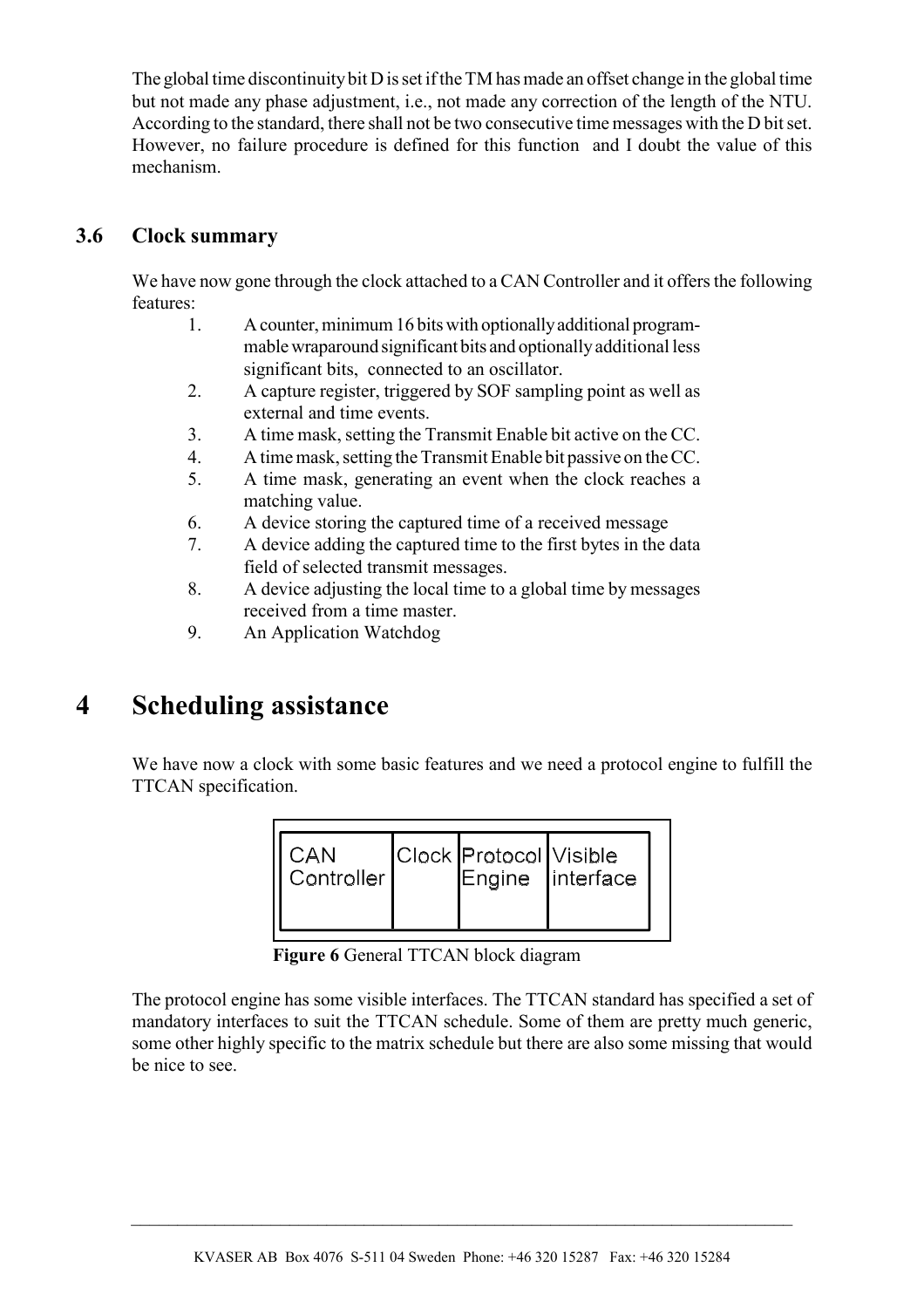# **4.1 (Almost) generic visible interfaces**

The standard specifies a set of visible interfaces. Some of them are almost generic and some other ones are specific to the matrix type of schedule that is a part of the specification. Below are the part that can be regarded as generic ones. Text taken from the standard is written in bold font followed by my comments.

## **4.1.1 TUR\_Config (9.1.1.1)**

**There are 2 register sets for TUR. The first one (TUR\_Config) is written by the CPU on initialisation and for the external clock synchronisation process. The second one (TUR\_Actual, which is influenced by the drift correction and which is read only for the CPU) is used by the controller internally, it is loaded from TUR\_Config on startup and on synchronisation command. Both values are readable by the CPU. The format of these two registers is implementation specific.**

The TUR (Time Unit Ratio) is the ratio between the NTU of the Time Master and the time tick used in the module. There are different ways to implement this feature, e.g., by a true recalculation of local time to global time or directly adjusting the time counter. This can be done by adding an extra bit to a pre-scaler counter, alt. stopping it for one tick, at certain values of the time counter. As the format of these registers are implementation specific, the standard only requires that the application can store actual calibration information and download startup values.

## **4.1.2 TUR\_Actual (9.2.1.8)**

**Read only value containing the current value of TUR.**

## **4.1.3 Operating\_Mode (9.1.1.2 )**

#### **Possible modes are: Configuration mode, standard CAN communication, strictly time triggered communication or event synchronised time triggered communication. NOTE – Operating modes may only change via configuration mode.**

It should be noted that "*strictly time triggered communication*" is misleading. For this mode, the TTCAN standard requires that a synchronization time message (Reference Message) is sent at each wraparound of the 16-bit counter. However, the only requirement to achieve *a strictly time triggered communication* is that the global time is kept within a defined accuracy within each node. This can be done in the event synchronized time triggered mode as well. Thus, any strictly time triggered communication where the time messages does not appear at each wraparound of the 16-bit counter has to be set up in event synchronized time triggered mode.

## **4.1.4 TTCAN level (9.1.1.3)**

#### **One bit to distinguish between level 1 and level 2.**

Level 1 does not support the Global time correction block.

## **4.1.5 Master/Slave (9.1.1.4)**

#### **One bit to distinguish between (backup) time masters and time slaves**.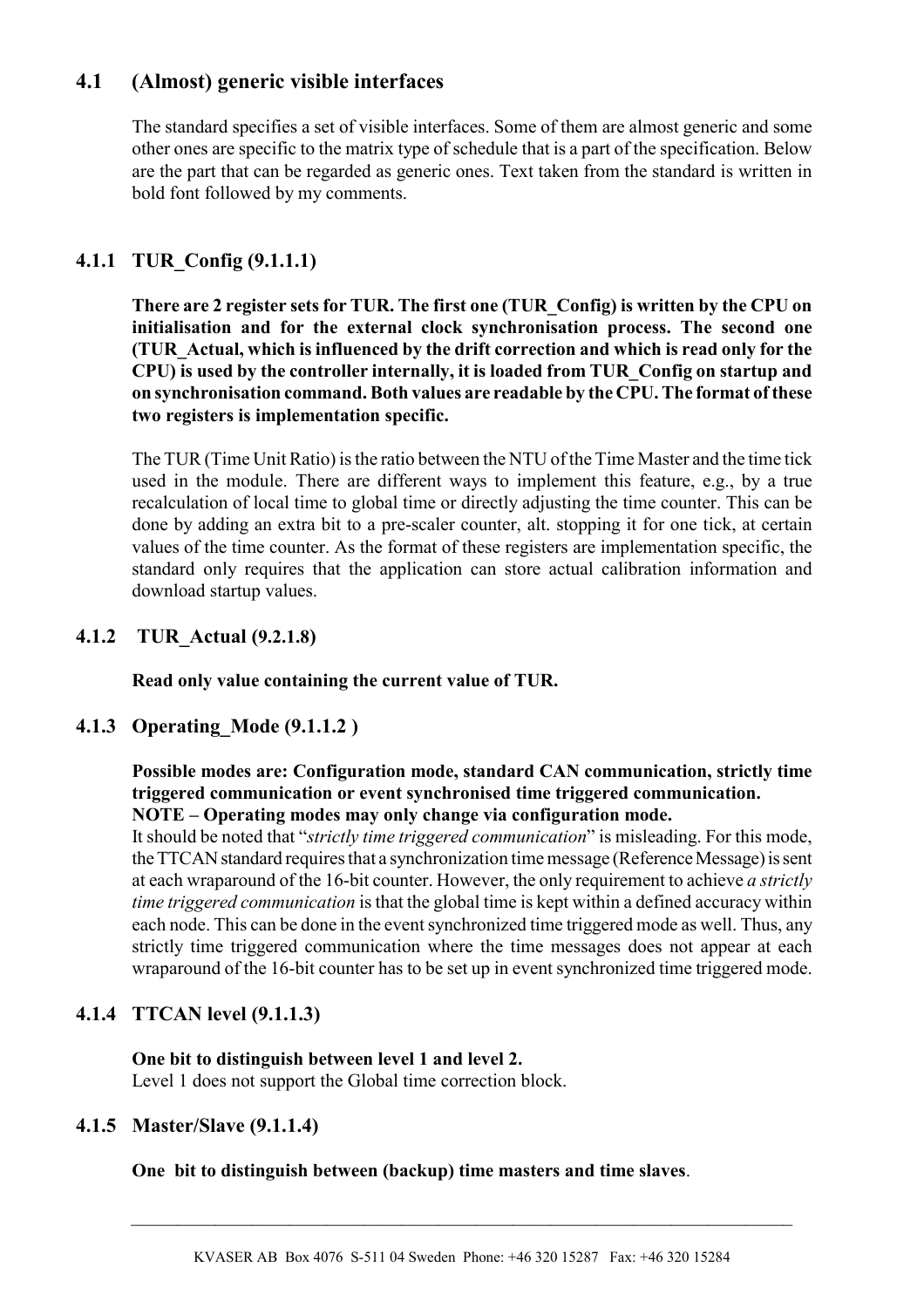According to the standard, only the time masters have the capability of putting the time stamp of the message into the data field. This is a feature that would be nice to have in slaves as well, in the first hand for diagnostics at the system level.

## **4.1.6 External\_Clock\_Synchronization (9.1.1.5)**

#### **One bit to configure whether external clock synchronisation will be allowed during runtime or not (only level 2)**

How the synchronization to an external clock should be done is not specified, so this interface will be very chip specific. In my opinion, the most important thing is to be able to adjust the length of the NTU to an external reference, e.g., the GPS second tick.

## **4.1.7 Appl\_Watchdog\_Limit (9.1.1.7)**

#### **This 8-bit value specifies the period for the application watchdog in Appl\_Watchdog\_Limit times 256 NTUs.**

The watchdog will be reset periodically by the application to ensure it is alive. According to the standard, the CC changes into silent mode when the limit is reached. I am not sure that this behavior always is the best. It would be good to have the possibility to set up the CC to transmit a (scheduled) error message. If the CC also offers to set an I/O at reception of a specific message, such a feature could be used to make a hard reset of the CPU by a message from the system level.

#### **4.1.8 Trigger (9.1.2.1)**

**Each trigger's configuration data consists of different parts: First a reference to a message for which it is valid, second the time mark when it may be activated, third at which position in the transmission column it is to be activated first, and fourth the Repeat\_Factor. In addition the trigger must contain the information whether it refers to an arbitrating or an exclusive window.**

In the part "..., *second the time mark when it may be activated, third at which position in the transmission column it is to be activated first*" the second and third parts actually is the same as one time mark. The column stems from the scheduling matrix and, as shown earlier, is the same as the highest bits in the level 2 clock.

The Repeat Factor can be seen as constant that shall be added to the time trigger value when the trigger event has passed. The message will then be transmitted and received periodically. In the TTCAN, this addition can only be made at the bits above the 16 bit time representation, but this restriction cannot be accepted for most other schedules. As the interface is not specified in detail, I hope that most implementations will allow for the whole time format.

The sentence "*In addition the trigger must contain the information whether it refers to an arbitrating or an exclusive window*" refers to the error handling: If a transmit message fails to be sent or received in an arbitrating window, this is not regarded as a failure but it is regarded as a failure if it is placed in an exclusive window.

## **4.1.9 Watch\_Trigger (9.1.2.3)**

**The Watch\_Trigger for a node consists of a time mark and of the coded definition of the operating mode for which the Watch\_Trigger is active.**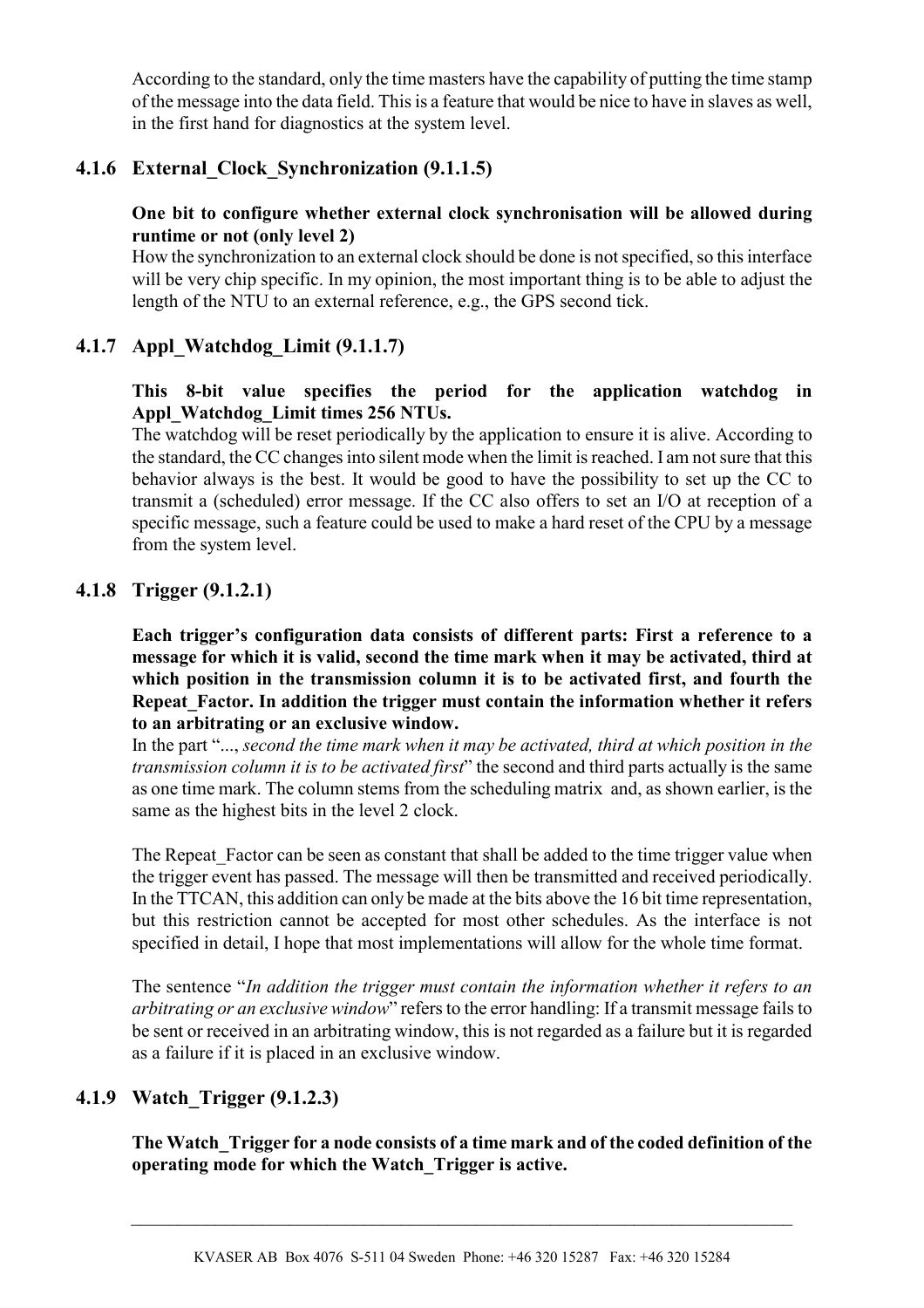When the watch trigger is reached, the CC change to silent mode.

## **4.1.10 Cycle\_Count\_Max (9.1.2.7)**

**This value specifies the number of the last basic cycle in the system matrix. Usually the range is 0 to 15. Optionally (see 4.2.1) a controller may extend the upper limit to 63.** As commented, the Cycle Count can be regarded as the higher bits of the level 2 global time. The next issue of the draft standard will allow an optional range of 0 - 6 bits. Then this is a programmable wraparound for a circular time.

#### **4.1.11 Cycle Time (9.2.1.4)**

#### **As 16-bit value counting NTUs**

#### **4.1.12 Cycle\_Count (9.2.1.5)**

#### **This 4-bit value gives the number of the current basic cycle (0 to 15).**

The cycle count can be up to a 6-bit value in the current issue of the standard. At the last meeting, it was decided that it can be from 0 up to 6 bits. In level 2, the cycle count is the same as the high bits of the global time. Thus, [Cycle\_Count, Cycle\_Time] expresses the global time in NTUs. The NTU fractional part ought to be added as well.

#### **4.1.13 Message Objects (9.1.3)**

**There has to be one message object for each Tx\_Trigger, Rx\_Trigger and Tx\_Ref\_Trigger. The message objects are configured during initialisation and may be updated during time triggered operation.**

**Message Objects for Tx\_Trigger and Rx\_Trigger provide storage for one LLC frame (as in ISO 11898-1) together with control and status information and 3-bit message status count (MSC).** 

**Message Objects for Tx\_Ref\_Triggers provide storage for the reference message identifier and for the data length code. Parts of the reference message's data is provided by the Frame Synchronisation Entity (FSE).** 

#### **The last three bits of the identifier of the reference message specify the time master priority of this node.**

This interface is almost generic. It says that we have to distinguish between three kinds of message objects: Transmit objects, receive objects and time messages. Associated to each message is a time window. The standard requires some specific rules for the Xx\_Triggers. Only the Tx\_Ref\_Triggers (the Time Master) requires the ability to put the time stamp at transmission into the data field, a feature that ought to be a selectable feature for any transmit object.

Funny enough, I have not found any where how the time slaves recognize the Reference Messages. There ought to be a bit in the receive message object identifying whether it is a time message or not. Actually, the transmitting CC does not need to know that it is a time master! Only the receiving nodes need to know if a message with a time stamped data field should be considered a time message from the Time Master or not.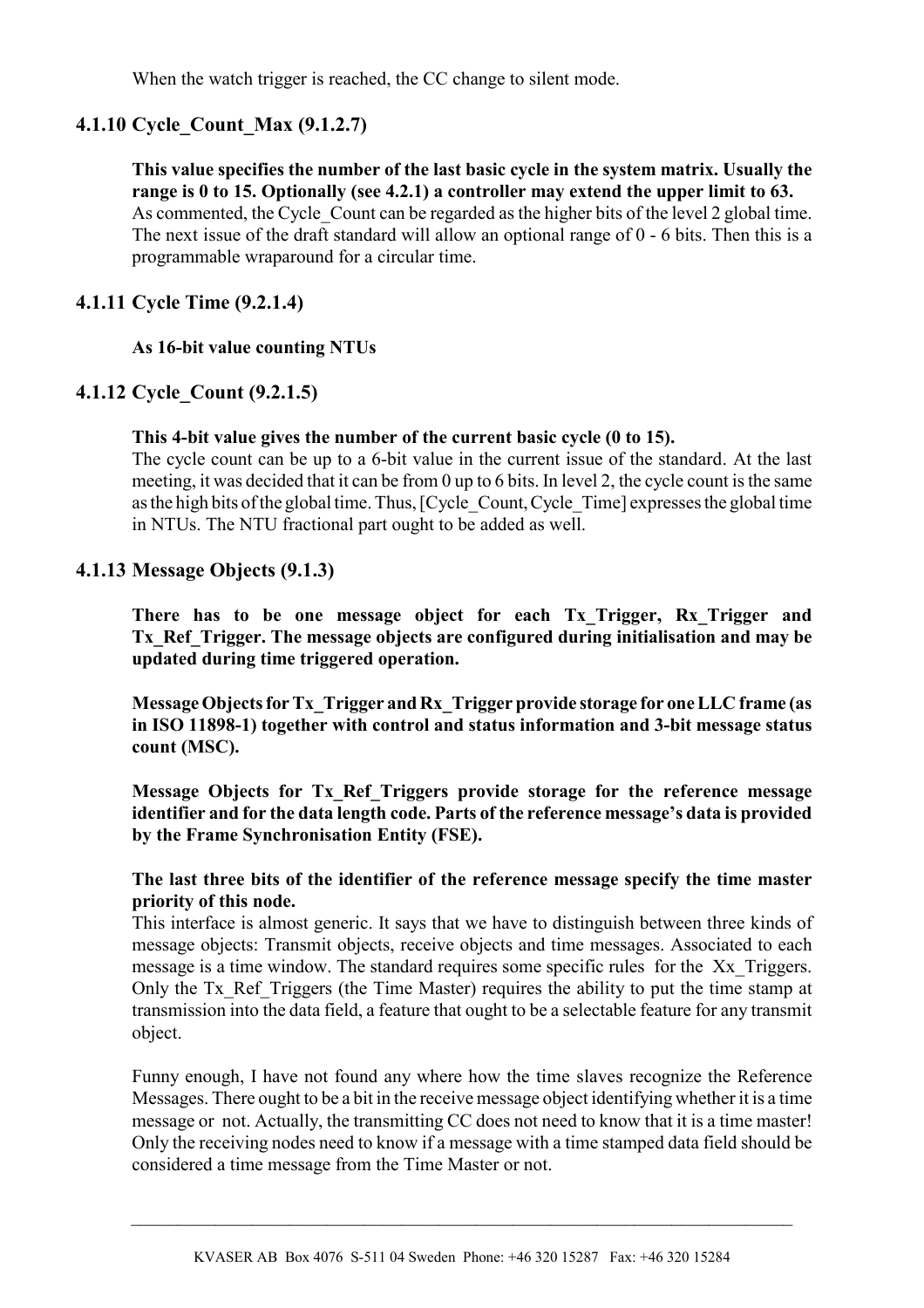The MSC is a counter, very specific to the matrix schedule suggested in the standard.

The FSE is not referenced anywhere else in the standard, as paragraph 10 will be deleted in the final edition of the standard.

#### **4.1.14 Master State (9.2.1.2)**

**The master state is a 6 bit vector which combines the controller states in the field of error, synchronisation and master-slave relation, i.e. a tripel (error level, sync\_mode, master-slave\_mode).**

The vector as such is generic but some of the rules behind it can be questioned. Some of the errors have already been discussed. According to the standard, a node shall be regarded as synchronized "*After reset a node regards itself synchronised to the network after it successfully transmitted a reference message or after the occurrence of the second consecutive reference message (if the last reference message it received did not contain a set Disc\_Bit)."* This is not adequate. Please see special comment on this issue below.

#### **4.1.15 Global Time (9.2.1.3)**

#### **As monotic continuous 16-bit value counting NTUs.**

This is a row in the schedule matrix. For other types of schedules, it ought to be the complete time, i.e., including the Cycle\_Count and the NTU fractional part.

#### **4.1.16 Host\_Alive\_Sign (9.2.3.1)**

#### **This interface is used to serve the application watchdog regularly.**

This interface interacts with the Appl\_Watchdog\_Limit. If the limit is reached, the CC turns into silent mode.

#### **4.2 Matrix schedule**

The matrix schedule is the most controversial part of the standard and limits its use. To make chip implementations for a broader market, they must be able to support other types of schedules as well. This is surely possible as the matrix is only a model for simplifying the scheduling task. During run time it is unfolded to a time line anyhow.

The fundamental idea behind TTCAN is a linear time of up to 16 bits lenght, i.e., 65535 NTUs. This is also the maximum lenght of the rows in a schedule matrix (figure 7). The start of each row is indicated by a time message (Reference Message). In TTCAN level 1, the time master only sends the higher bits of the time counter, above the 16 bits, and the lower bits are reset to zero. The higher bits can thus be seen as a row counter in a schedule matrix where the first column contains time messages. The total number of rows in a matrix shall be a power of 2, i.e., minimum1 but then only 2, 4, 8, 16, 32 or 64 lines are allowed. If the length of a matrix row is  $FF_h$ , this is indicated by the continuation bit L (Next is Gap) set to 0 in the time message.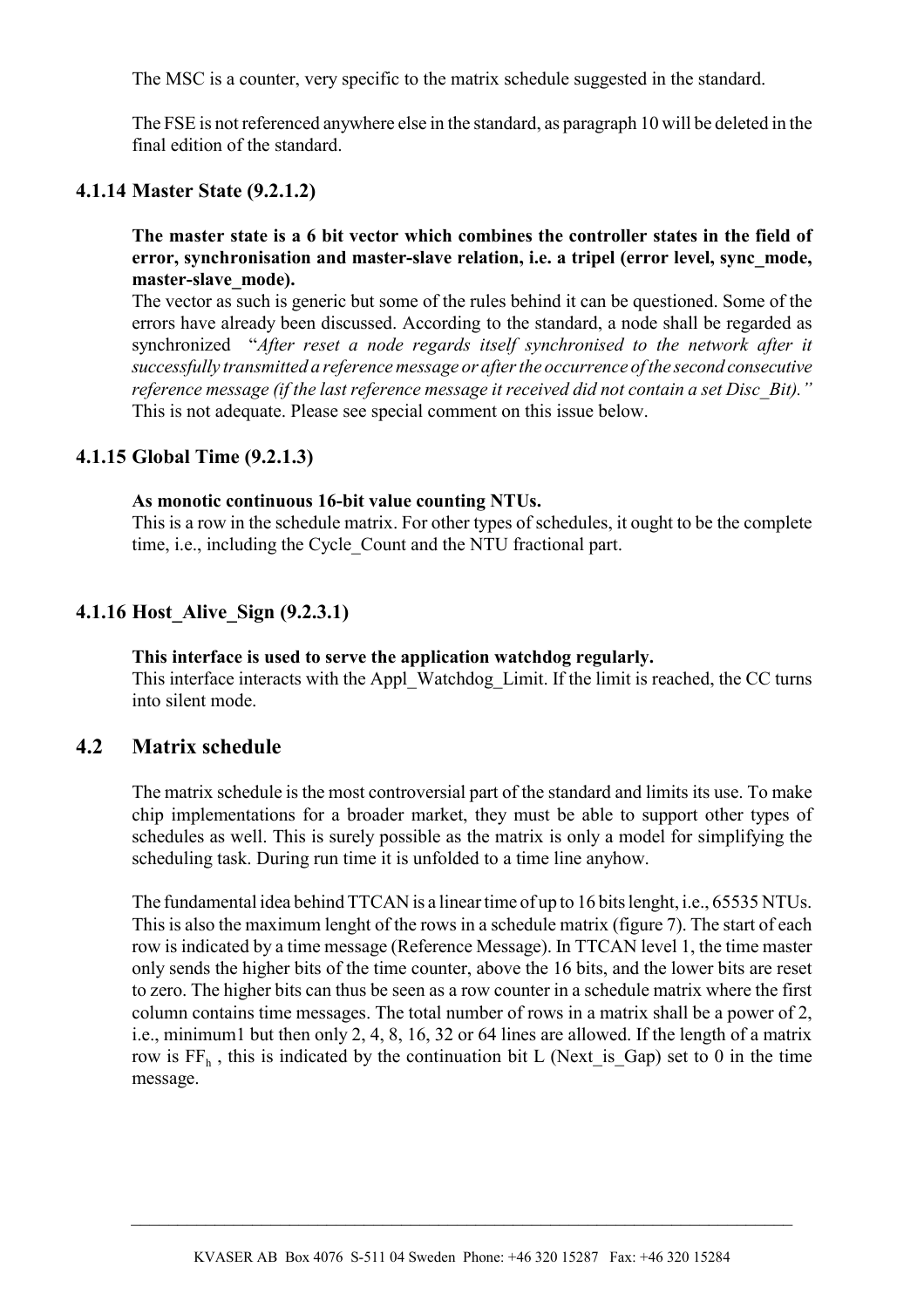

**Figure 7** TTCAN schedule matrix

A protocol engine for TTCAN has to fulfil the following specific requirements:

Exclusive window Arbitrating window Event triggered schedule start

#### **4.2.1 Exclusive window**

For an exclusive window, the transmit disable mask shall be programmed to a 1,2,3 or 4 NTUs higher value than the transmit enable mask.

#### **4.2.2 Arbitrating window**

If a time window includes more than one message, the transmit disable mask shall be programmed to include the time for the number of messages allowed in the window but the last one plus 1,2,3 or 4 time units. The messages get access to the bus by arbitration.

#### **4.2.3 Event triggered schedule start**

In TTCAN an external event can start a limited time schedule of transmission and reception of messages. The sequence is started with a time message with the bit L set to 0 and continues until a time message with the bit L set to 1 is received. Then only pending messages are transmitted.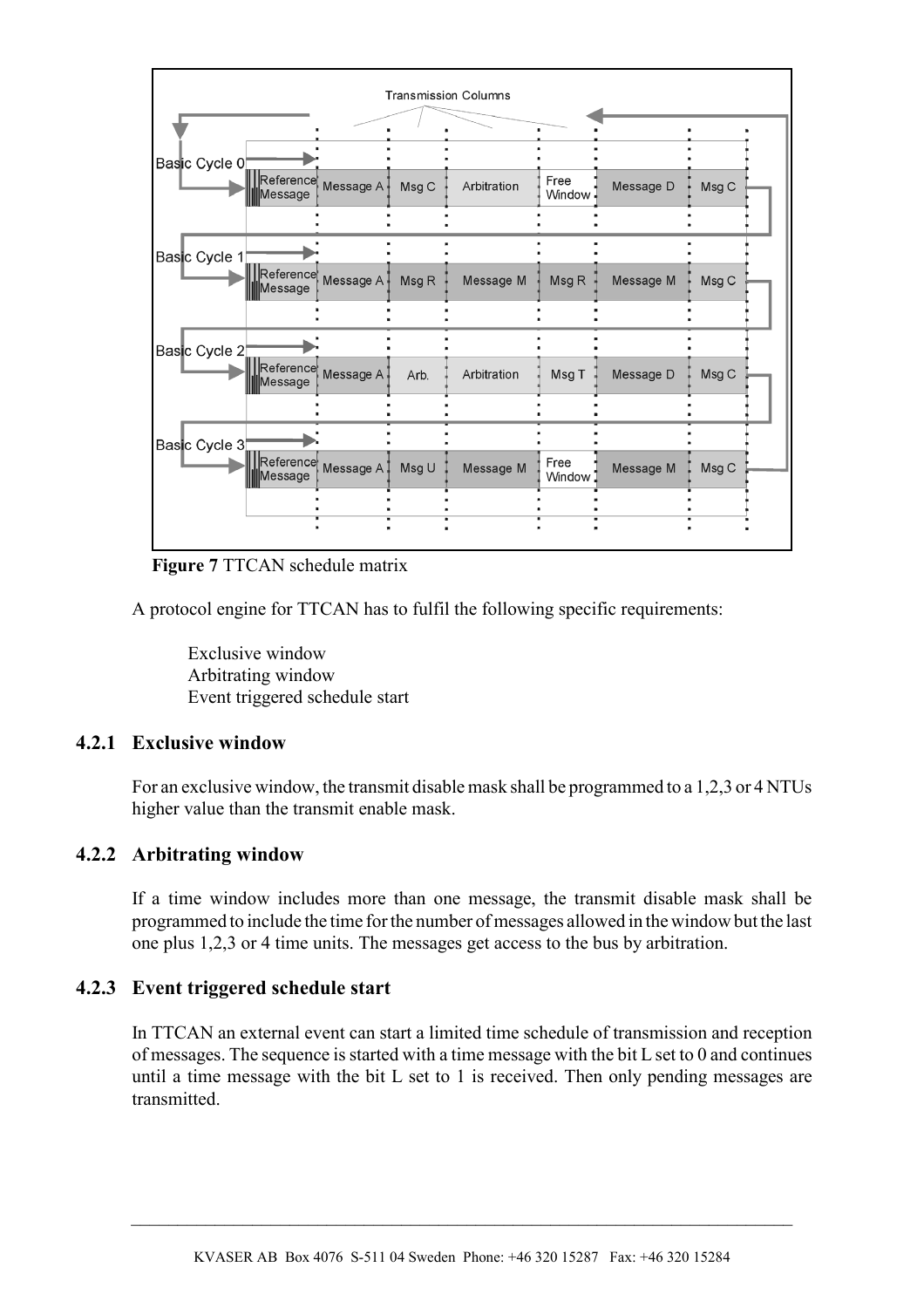This functionality can generically be achieved in the following way: A time stamped message is transmitted at the event. Each receiving node adds the time in this message to the respective time windows. CanKingdom Ver. 4 offers a great variety of time triggered schedules.

## **4.3 TTCAN specific visible interfaces**

Some of the specified visible interfaces in the TTCAN standard reflects the matrix scheduling method or a specific implementation of the global time.

#### **4.3.1 Interrupt\_Enable Register (9.1.1.6 )**

**This register contains one enable bit for each interrupt source specified in the application interface (Interrupt\_Status\_Vector).**

In case an error has been detected, the application is notified by updating the Interrupt Status Vector (see 8.1 in the TTCAN standard).

#### **4.3.2 System Matrix (9.1.2 )**

**The system matrix configuration may be read and written by the CPU during initialisation, it is locked during time triggered communication. The node view of the system matrix consists of the different Tx\_Triggers, Rx\_Triggers and Tx\_Ref\_Triggers.** Thus the node does not see any matrix!

#### **4.3.3 Merging (9.1.2.2)**

**For each Tx\_Trigger it has to be defined whether the time window belonging to that trigger shall be merged with the following window.**

This is due to the awkward way time windows are specified in the standard. A straight forward implementation with a time for opening a window and a time for closing the window (alt. an open period) ought to be considered as a correct alternative.

## **4.3.4 Initial\_Ref\_Offset (9.1.2.4)**

#### **This is an 8-bit value for the initialisation of Ref\_Trigger\_Offset**.

This refers to the specific way potential time masters compete for bus access in the matrix schedule (see 7.3 in the TTCAN standard.) There are reasons for doubts about this procedure and I hope implementors will make it possible to inactivate this behavior.

## **4.3.5 Expected\_Tx\_Trigger (9.1.2.5)**

#### **This 8-bit value limits the number of messages the node may try to transmit in one matrix cycle.**

CAN enemies have managed to make the "Babbling Idiot" problem a major issue although few, if anyone, experienced CAN system designers have ever seen it in reality in any system. The Expected Tx Trigger related procedure looks as an extension of the "Babbling Idiot" quasi problem. There are reasons for doubts whether this procedure will enhance or diminish safety. Further, it is related to the matrix scheduling idea and I hope implementors will make it possible to deactivate this behavior.

## **4.3.6 Length of Tx\_Enable Window (9.1.2.6)**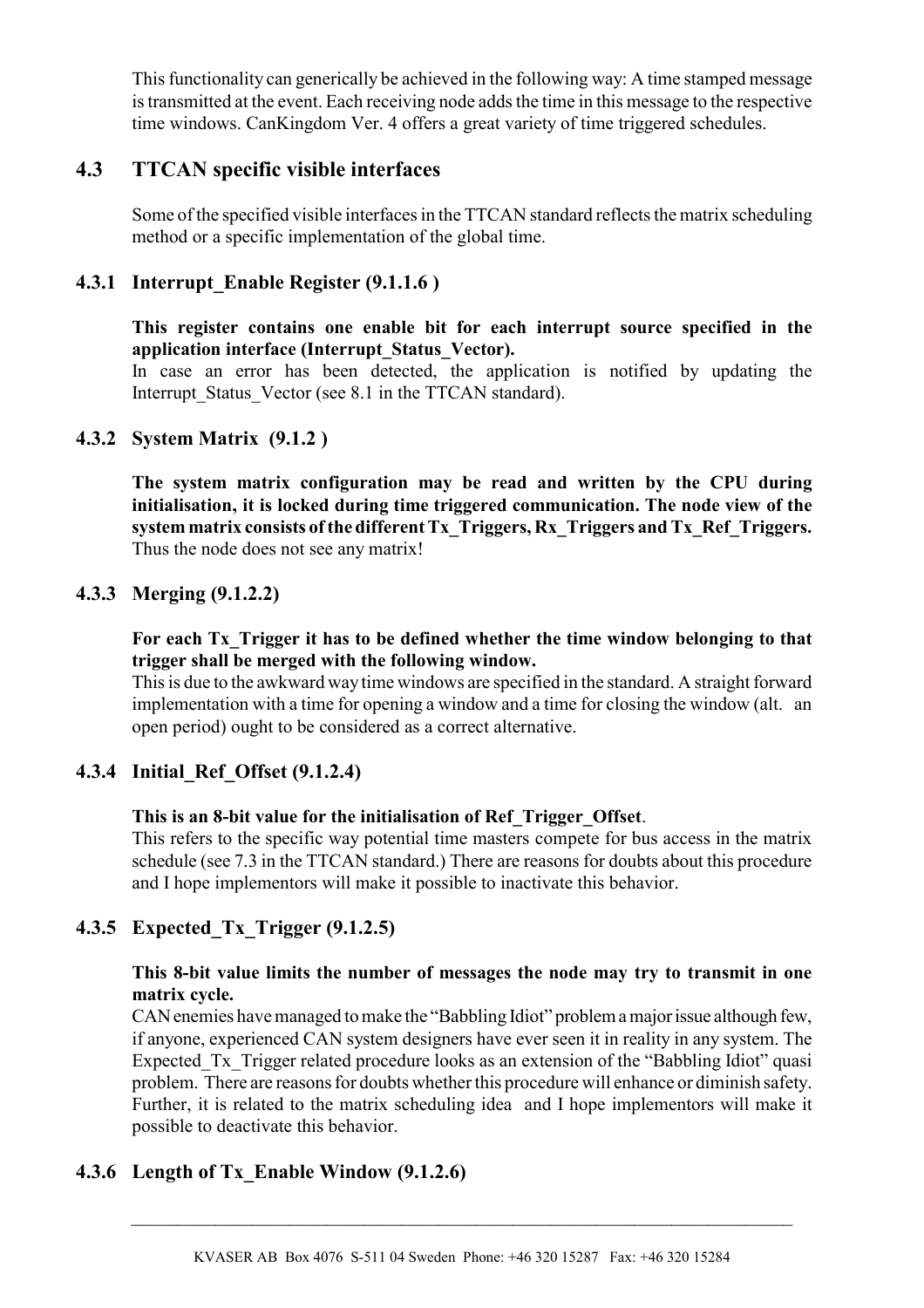#### **This 4-bit value specifies the length of the time period (1-16 NTUs) in which a transmission may be started.**

The value ought to be extended to at least two bytes. The first note of 6.2.2 in the TTCAN standard reads "*The Tx\_Enable window of merged arbitrating windows starts at the beginning of the first time window and ends at the end of the Tx\_Enable window of the last merged time window. So the length of the last of the time windows to be merged specifies the maximum length of the messages that may be transmitted in the resulting merged arbitrating time window*." By lengthening the TX Enabling Window the need for arbitrating windows would disappear. See also 4.3.3 above.

## **4.3.7 Time Master priority (9.2.1.1)**

#### **This 3-bit value shows the priority of the current time master (the last three bits of the identifier of the reference message).**

The idea of having a limited number of potential time masters in a system with consecutive CAN Ids on their time messages might be a good compromise between flexibility and simple implementation. However, some nodes might have to support more than one clock, e.g., gateways, that ought to be considered.

## **4.3.8 Wait\_for\_Event (9.2.1.6)**

#### **This bit is set when a Next\_is\_Gap bit was received in the last reference message. It is reset by the start of the next basic cycle.**

This refers to the bit L of Line 0 in the time message. TTCAN assumes that a time message is sent at each wraparound of the 16 bit time counter. If not, the Next is Gap bit has to be set. In CanKingdom, any event triggered behavior is set up by the Action/Reaction command (King's Page 5). CK ver.4 includes the possibility to assign schedules to events.

## **4.3.9 Ref\_Trigger\_Offset (9.2.1.7)**

#### **Read only 8-bit value containing the current value of the Ref\_Trigger\_Offset.**

This refers to the specific way potential time masters compete for bus access in the matrix schedule. (See 6.4.3 in the TTCAN standard.) There are reasons for doubts about this procedure and I hope implementors will make it possible to inactivate this behavior.

## **4.3.10 MSC (9.2.1.9)**

**Message status count, only for periodic messages.** This is very specific for the matrix schedule.

## **4.3.11 Interrupt\_Status\_Vector (9.2.2 )**

The Interrupt Status Vector is very TTCAN matrix specific and may cause severe problems for other kinds of schedules.

#### 4.3.11.1 **Operational Interrupt sources (9.2.2.1)**

- **Start\_of\_Basic\_Cycle.**
- **Start\_of\_System\_Matrix.**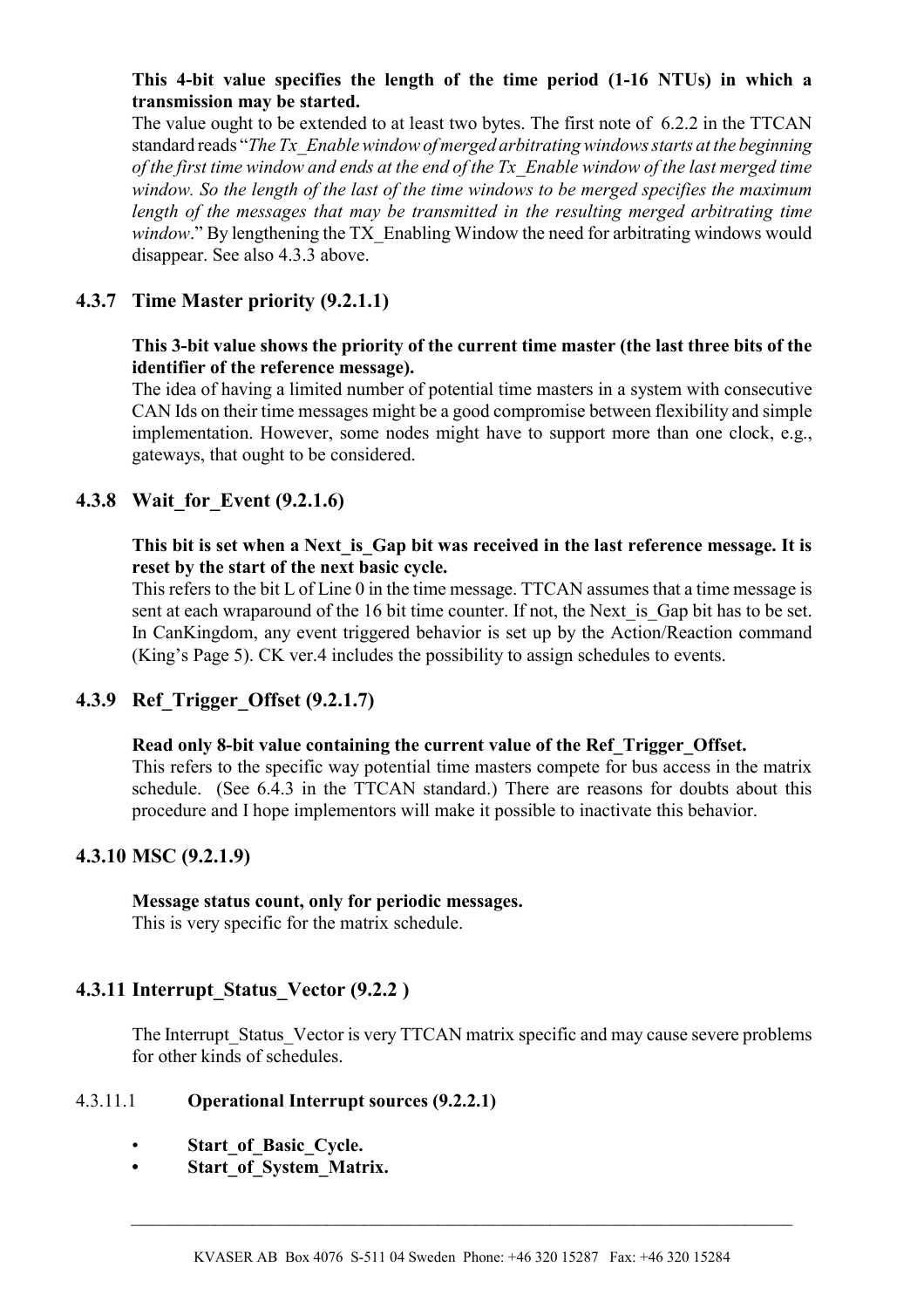- Synch to Event: A Next is Gap bit was received in the last reference message.
- **Disc\_Flag: This is a status flag that is set to show that a discontinuity in the global time has happened..**
- **Change\_of\_Masterstate: The local controller changed its master state.**
- **Global\_Time\_Wrap: The global time had an overflow.**

In the Operational Interrupt sources, only Change of Masterstate can be regarded generic. The Global Time Wrap refers to the 16-bit time and the other sources are matrix based.

#### 4.3.11.2 **Error detection interrupt sources (9.2.2.2)**

**For a detailed description see section 8.3.**

- **Application\_Watchdog**
- **Tx\_Overflow**
- **Tx\_Underflow**
- **Scheduling\_Error\_1**
- **Scheduling\_Error\_2**
- **Watch\_Trigger\_Reached**
- **CAN\_Bus\_Off**

Of the error sources, only the Application Watchdog, Watch Trigger Reached and CAN Bus Off can be regarded generic. The Application Watchdog has been discussed earlier. The Watch Trigger Reached also result in a silent mode which can be questioned. In my opinion, it should result in an out\_of\_sync interrupt.

# **5 Further comments**

In my opinion, the TTCAN standard is unnecessarily complex, inflexible and expensive due to the mixing of a very specific way of scheduling and the integration of this scheduling method and the global clock. I think it would be simpler to treat the problem in two levels starting with establishing a global clock and then using this clock to establish schedules. However, during the standardization work, it was not possible to get acceptance for this idea. Accepting this, we have to do the best of the situation and try to get the standard as good as possible. The global time is essential for the future of CAN and for the foreseeable time, this is the only way to get CAN Controllers supporting a global time. Below I have made some comments to point out some of the weaknesses that must be corrected before the standard is accepted. I also point out some features that can be implemented without violating the proposed standard which will increase the market for the TTCAN chips.

## **5.1 Retransmission of reference messages**

According to section 4.2 of the TTCAN standard, a corrupted reference message shall be immediately retransmitted. ("*If the reference message is disturbed by an error it is retransmitted immediately .")* This behavior cannot be accepted in many safety critical systems and it has to be possible to deactivate the automatic retransmisson.

## **5.2 When a node is considered synchronized**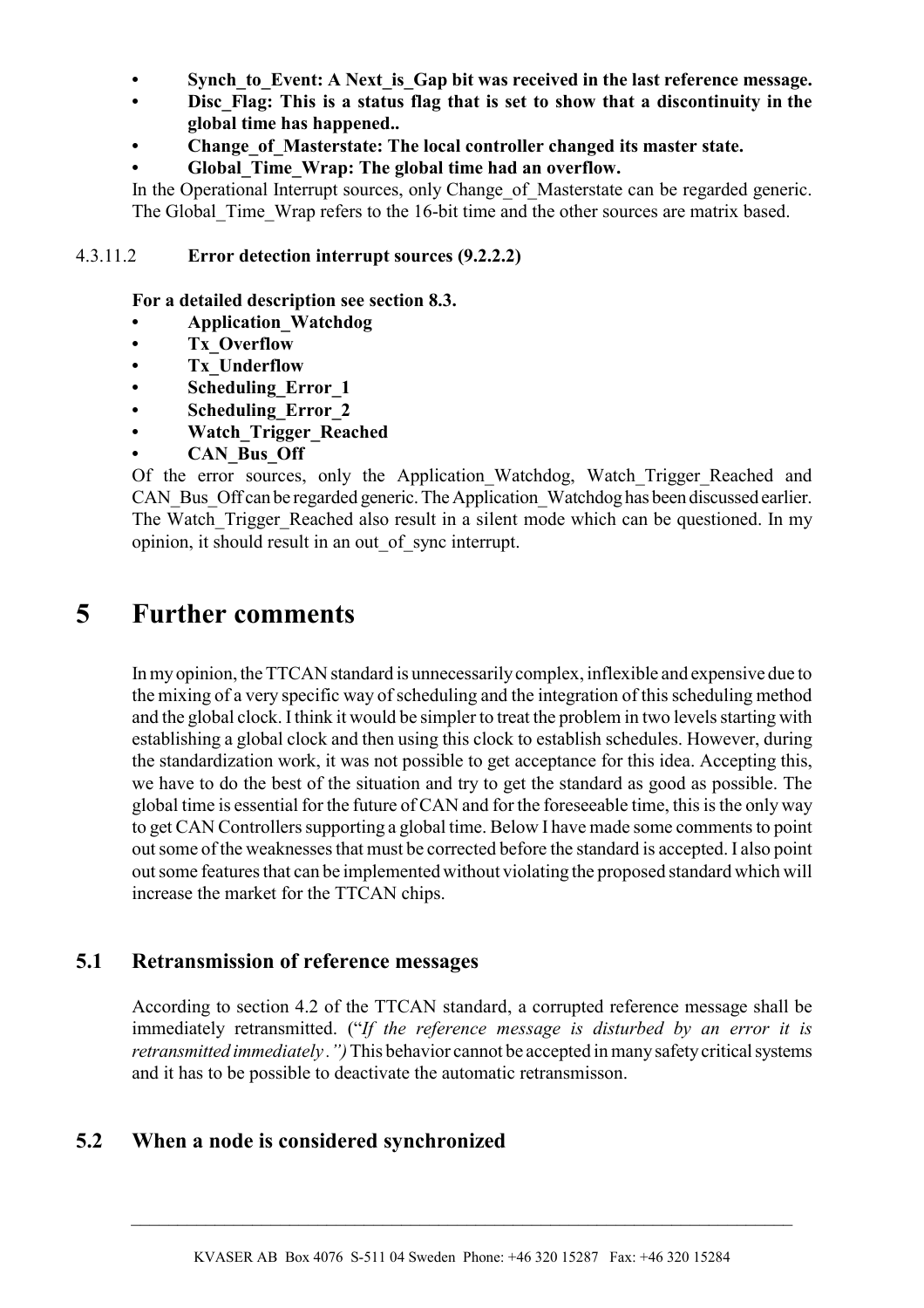Due to the secondary role of the global time in the TTCAN standard, it has not regarded the needed attention. This has to be compensated in chip implementations by additional interfaces.

## **5.2.1 Basic synchronization**

The last paragraph of section 7.2 in the TTCAN standard reads *"After reset a node regards itself synchronised to the network after it successfully transmitted a reference message or after the occurrence of the second consecutive reference message (if the last reference message it received did not contain a set Disc\_Bit)."*

This is not correct. A node has to receive at least three time messages from the time master before it can regard itself synchronized. It will need a first message for correcting the time offset, a second message to adjust to the reference NTU and a third message to validate that the adjustments are made correctly. As the offset will drift during the time needed for checking and adjusting the NTU length (phase error), it would be simpler to firstly adjust the NTU and secondly adjust the offset, but this would require a fourth time message (if validation is a requirement.)

#### **5.2.2 Master Time requirements**

The time master's time has to be stable during the synchronization procedure. This is only safeguarded by the Disc Bit. The standard assumes that the time master only adjust the offset, not the NTU. This might not always be true. Further, the standard does not say anything about how potential time masters shall be synchronized and if different time masters should be accepted by a node during its synchronization procedure. This is a weak point in the standard. There should be an interface telling whether or not more than one time master is allowed during synchronization.

Different nodes in one and the same system might need time updates at different rates. The longer time between time messages, the more accurately the phase error can be corrected. Therefore the time master may have to send different Reference Messages at different rates. A time master must then have the capability to transmit "Reference Messages" with different CAN Ids. A time master does not have to know that he is a time master per se, but a node has to know by which CAN message(s) the time master information is received. The TTCAN standard has provided one solution to the multi-master problem (where the TM has to know that he is a time master), but there are several other solutions, with better or worse quality, requiring that a node can transmit time stamped messages that can be interpreted by a receiver as a Reference Message.

#### **5.2.3 Node time requirements**

Not all nodes in a system will require the same accuracy of the global time. Some might need to be synchronized within a microsecond and other within tenth of milliseconds. The TTCAN standard does not provide any possibility to set or check the accuracy. There should be an interface to program the maximum number of bits that the local global time can deviate form a reference message before an Out of Synch flag is set. Such a flag is also missing in the standard.

#### **5.2.4 The Discontinue Bit**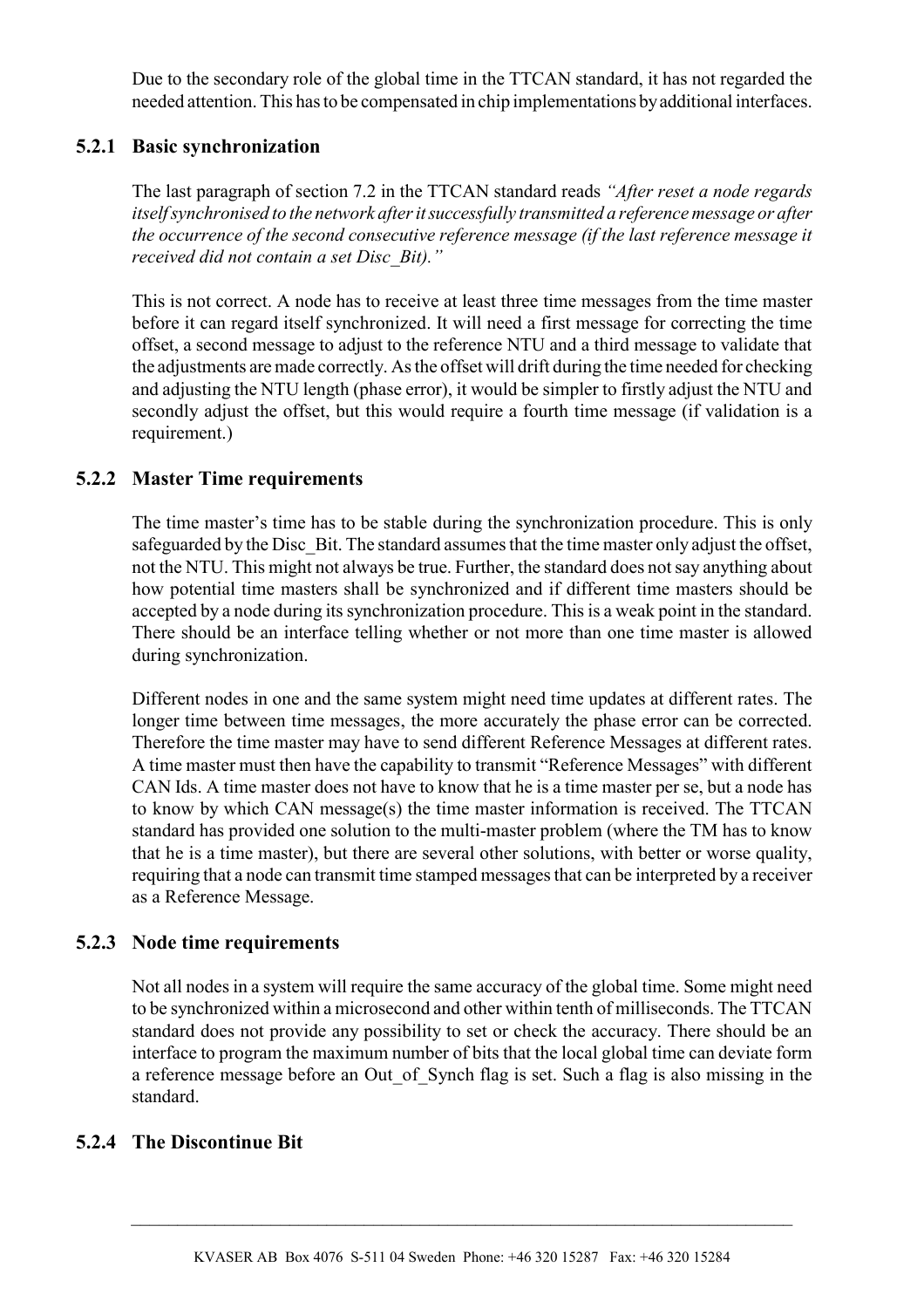As argued above, the Disc Bit does not solve any problems with readjusted time masters. Further, the well-known problem with last bit error in EOF may now cause a new problem. A receiver monitoring a dominant bit at the last bit of End of Frame will nevertheless accept the message as correct but a transmitter, monitoring a dominant bit at the same place, will retransmit the message. This has until now resulted in a duplicate message transmission, quite in accordance with the CAN specification. But for a Reference Message, it will not be a duplicate as the time will be updated, and, if the Disc Bit is set, result in two consecutive Reference Messages with the Disc Bit set. Thus a CAN error of no importance would create a nonexisting schedule error.

The main need for external global time calibration is to get the NTU within specified limits. Compared with other global clock synchronization problems, handling of offsets at the system level is the easiest one and it is not essentially time critical.

I cannot see that the Disc\_Bit solves any problem but creates several ones.

## **5.3 Time stamping of transmit messages**

The TTCAN standard does not include the possibility to time stamp transmit messages (other than by the time masters). This is a needed feature that ought to be implemented. As the first bytes in control messages often are used for encoding purposes in higher layer protocols, e.g., in CanKingdom and DeviceNet, the time stamp should be added as the last bytes of the data field. The time stamping function could then be nicely integrated in the higher layer protocols. As the TTCAN core clock most probably will be implemented as a four byte counter, the full value could be transmitted. I think a fixed DLC of eight byte would be acceptable for time stamped messages.

## **5.4 Wraparound values**

CAN networks are often connected to other (CAN or non-CAN) networks via gateways. It would be useful to synchronize the global times connected networks and this might require programmable wraparound values of the clock. As we have seen, the highest byte of the TTCAN clock has to have a programmable wrap around. Most probably it will be necessary to have a programmable wraparound also for the fractional NTU counter. Then it might be a good idea to use four cascaded 8-bit counters, each with programmable wraparound.

## **5.5 Event generation**

 According to the TTCAN standard, time messages should be sent on external events. This feature should not be restricted to time messages. It would be a nice feature if an external event (I/O) could be generated at reception of (a) specific message(s).

## **5.6 Scheduling by action reaction (additional info only)**

By King's Page 5 in CanKingdom, a node can be setup to react on reception of specific CAN Ids. This feature can be used in several ways in a Time Triggered CAN system. Nodes without any clock support can be integrated in a time scheduled system by piggybacking on time scheduled messages. When a time scheduled message appears on the bus, one or more nodes